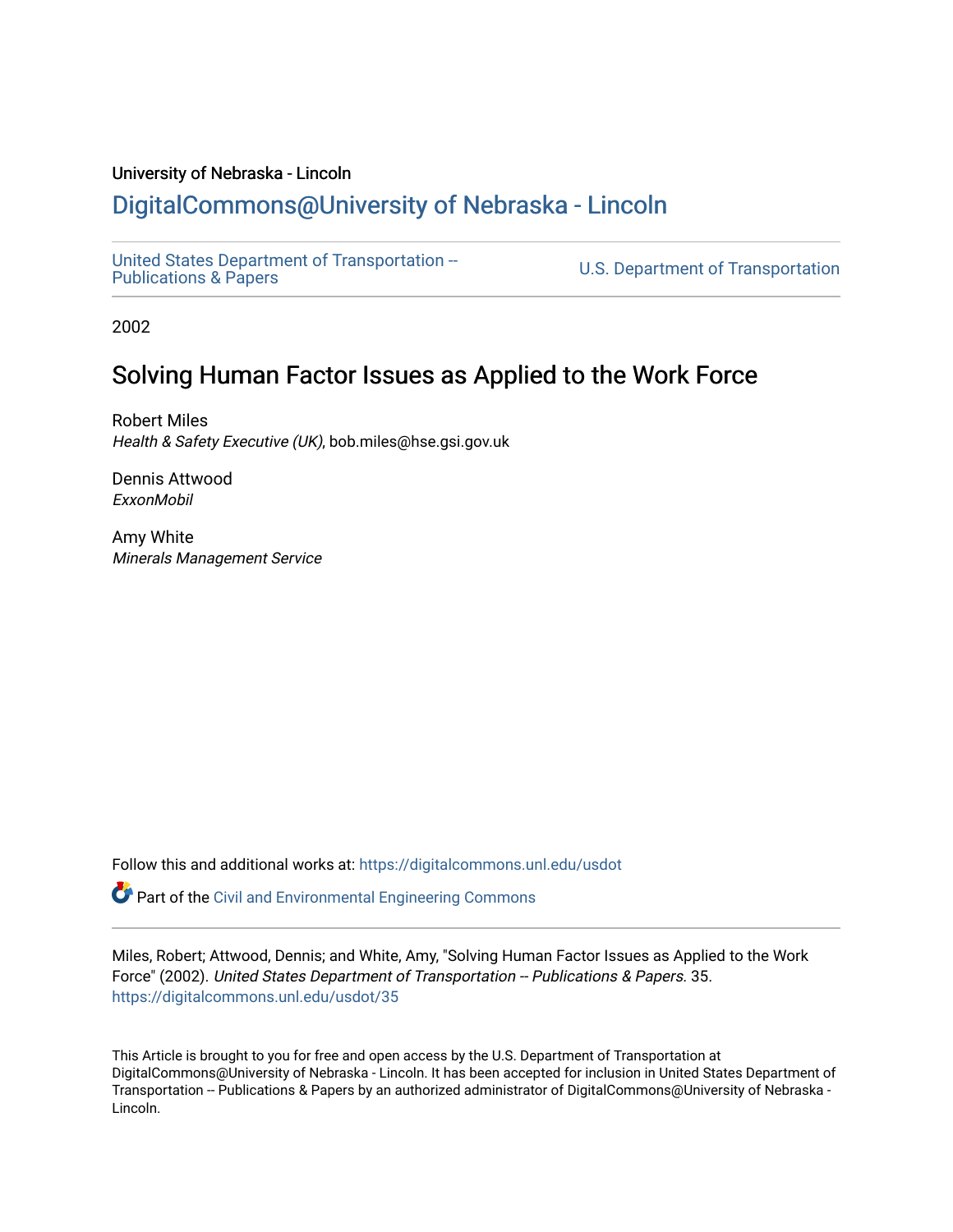# **WORKING GROUP 4**

# **2 ND INTERNATIONAL WORKSHOP ON HUMAN FACTORS IN OFFSHORE OPERATIONS (HFW2002)**

# **SOLVING HUMAN FACTOR ISSUES AS APPLIED TO THE WORKFORCE**

Robert Miles Health & Safety Executive (UK) bob.miles@hse.gsi.gov.uk

> Dennis Attwood ExxonMobil, USA

Amy White Minerals Management Service, USA

> April 8 − 10, 2002 Houston, Texas USA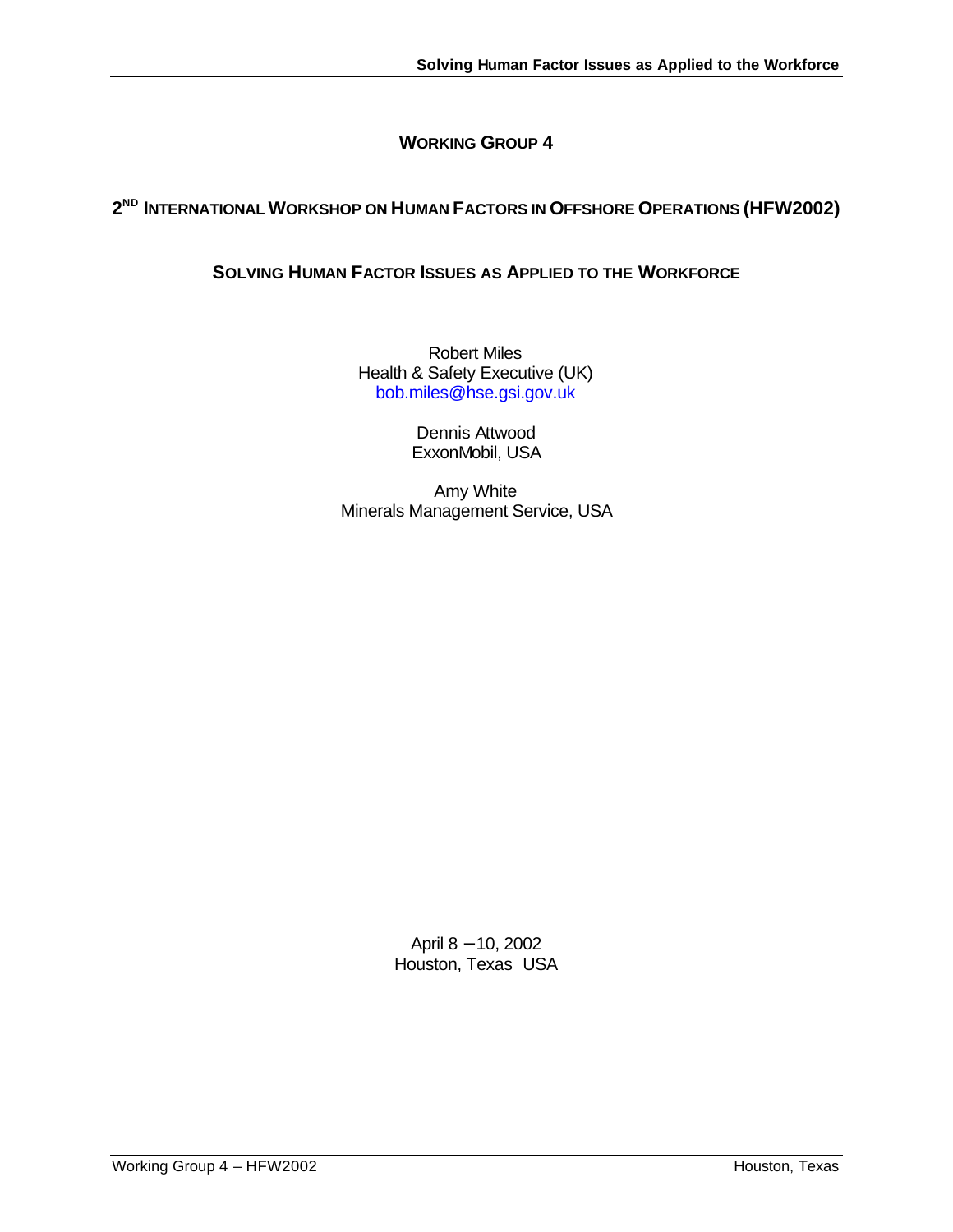# **TABLE OF CONTENTS**

# **PAGE**

| 1.0 |  |  |  |  |
|-----|--|--|--|--|
| 2.0 |  |  |  |  |
| 3.0 |  |  |  |  |
| 4.0 |  |  |  |  |
| 5.0 |  |  |  |  |
| 6.0 |  |  |  |  |
| 7.0 |  |  |  |  |
| 8.0 |  |  |  |  |
| 9.0 |  |  |  |  |
|     |  |  |  |  |

| Attachment 2 Safety Management Systems and Demostration a Practical Illustration |  |
|----------------------------------------------------------------------------------|--|
|                                                                                  |  |
|                                                                                  |  |

# **LIST OF FIGURES**

### **PAGE**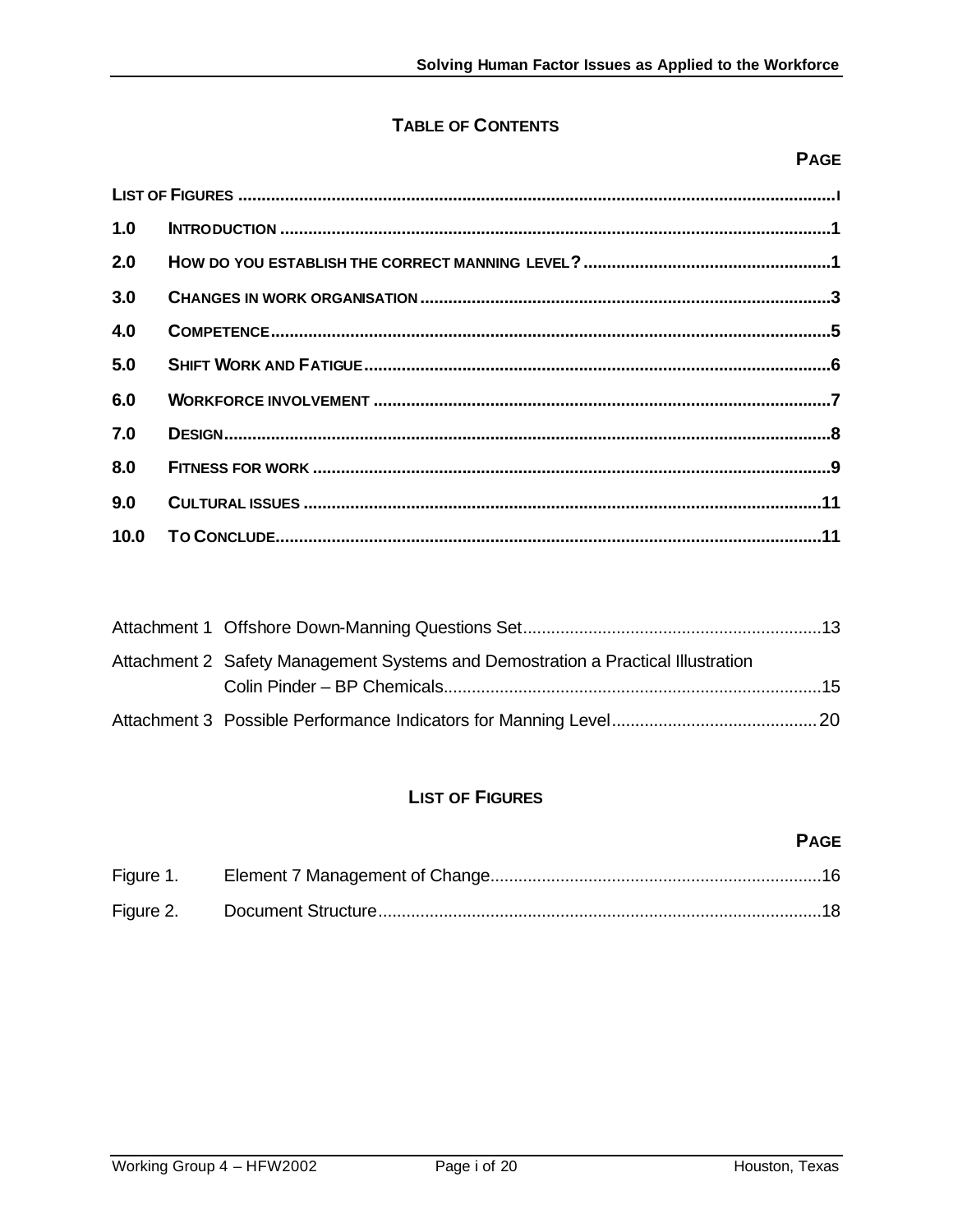# **SOLVING HUMAN FACTOR ISSUES AS APPLIED TO THE WORKFORCE**

### *1.0 INTRODUCTION*

This paper aims to capture a range of current approaches to the management and delivery of safety by means of addressing workforce human factors issues. The paper is divided into a number of sections and each section is the product of the facilitated debate and discussions around the original discussion paper.

### *2.0 HOW DO YOU ESTABLISH THE CORRECT MANNING LEVEL?*

Crew numbers were cut during the \$12 barrel period with many offshore operators adopting long term plans to operate profitably in the \$11 barrel range. Now that prices are higher, the companies are taking considerable profits but there remains a degree of sentiment that the low prices could yet return.

Many organisations have attempted to develop methods for determining ideal crew sizes. Some have been more successful than others. Some petrochemical companies have linked manning levels to the types and number of pieces of equipment, e.g. compressors, exchangers or reactors that are operated or maintained. The results have reportedly lead to under- rather than over-staffing. Attempts have been made to apply analyses developed for establishing crew compliments on Royal Naval vessels or manning levels on manufacturing plant. A number of defence contractors have produced methodologies for determining gewing levels for military ships and also ship naval ship repair yards. These methodologies are based on detailed task analysis and work planing theory.

The above approaches work satisfactorily when applied to a war ship as roles and responsibilities are very clearly defined. They do not appear to work when applied to repair yards and reports from offshore operators who have engaged defence contractors to analyse manning levels are that these projects have not been successful. These failures are not in the public domain but tend to come to light in discussions between HSE Inspectors and operating offshore company staff when the latter are explaining how the current staffing was determined.

Naval crew levels have been much higher than commercial ones as war ships are usually overmanned to cover for the additional requirements of battle conditions. Because tasks and roles are very tightly defined with clear hierarchies a considerable body of past analyses can be called upon to reduce the costs of undertaking a new assessment, additionally the costs can be amortised over a number of identical vessels. Similar arguments apply to the work and job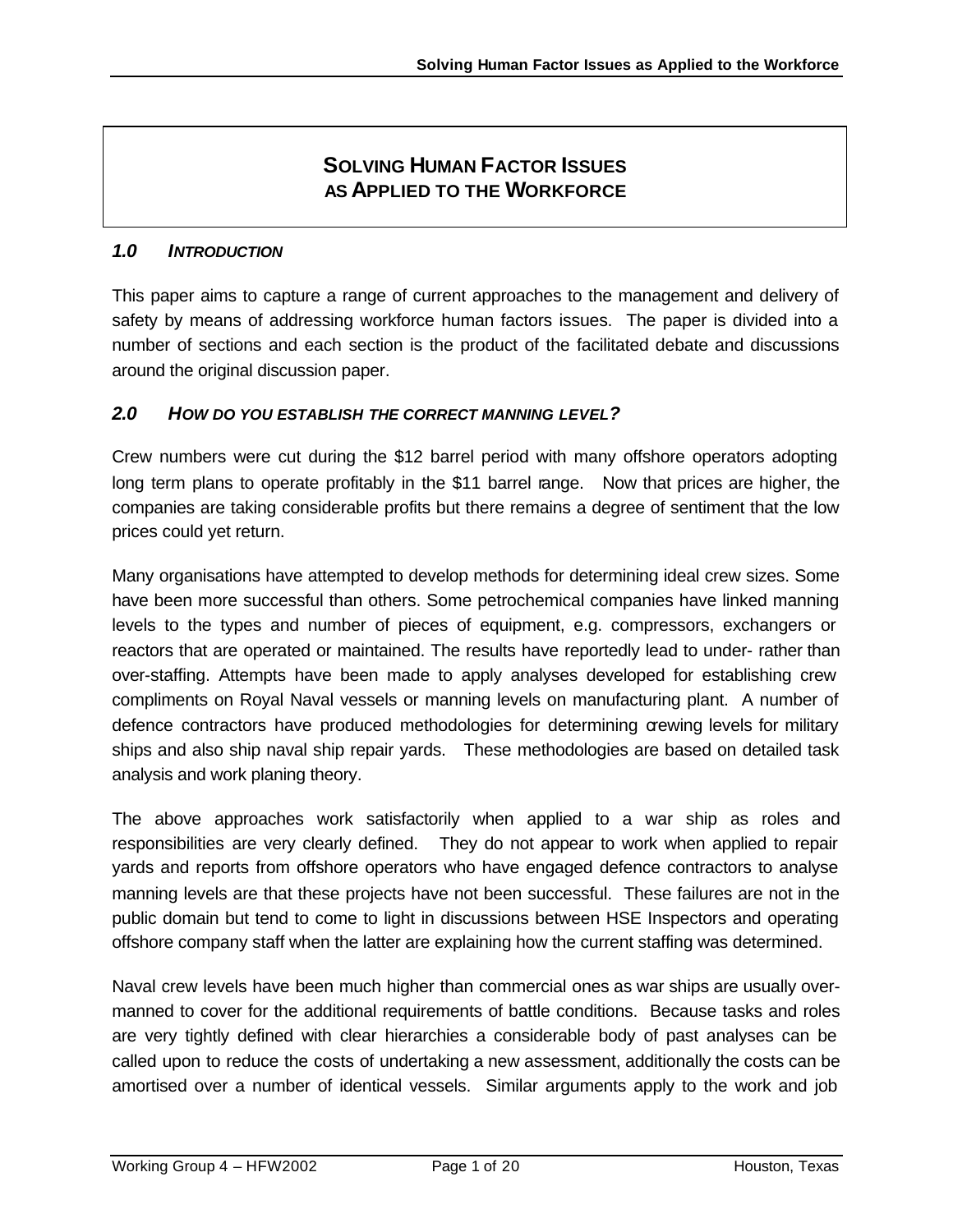analysis methods when applied to the staffing of manufacturing plant. The work in manufacturing is made possible by clearly defined tasks to a degree that cannot be related to the typical offshore environment.

In our experience detailed task analysis of offshore crew levels always results in a recommended crew level that is higher than the current compliment. As mentioned above, this experience comes to light only in discussion with offshore operators who are often quite disappointed with the poor outcome of an expensive consultant's project and as a result such analyses tend to be ignored. There is a clear case for more open sharing of experience between operators with a forum for bench marking techniques and approaches to staffing levels.

We have found that the staffing levels for emergency response are easier to assess than those for a normal or abnormal operating regime. The latter is probably the most difficult. The UK regulatory framework requires a Duty-holder to provide a demonstration of an adequate emergency response plan. The requirement for demonstration is the key and is the area where shortages of staff will become apparent. It has not been uncommon to find plans in which the same individual is required to treat the injured in the role of first aid medic and provide regular status reports as radio operator at one and the same time!

HSE has recently taken enforcement action with regard to inadequate manning on an offshore installation. The operator did not contest this action as the number of fatigue-related problems and rise in human error had led them to the reach the same conclusion. We have a 22 item question set to assess down manning (see Appendix 1) which the author has found to be effective but which has yet to be formally evaluated. The approach taken in the question set to require a demonstration that the operation at the current manning level is not subject to problems know to be caused by insufficient personnel. There are a number of benefits to this approach:

- 1. It removes the dependence on synthetic data as the operators and jobs are available for direct assessment.
- 2. There is no legal defence against reducing staff numbers when problems due to insufficient staff are already apparent (prior knowledge).
- 3. If manning levels are already too low the assessment of the current these manning levels and past accidents will invariably draw the senior management's attention to the cost of down time and accidents resulting from insufficient staff.

The methodology does require the operating company to have a record of past accidents, incidents and ill health in sufficient detail to analyse for workload related problems, however as a Regulator we would argue that no organisation should contemplate reducing staff unless it had these basic monitoring mechanisms in place.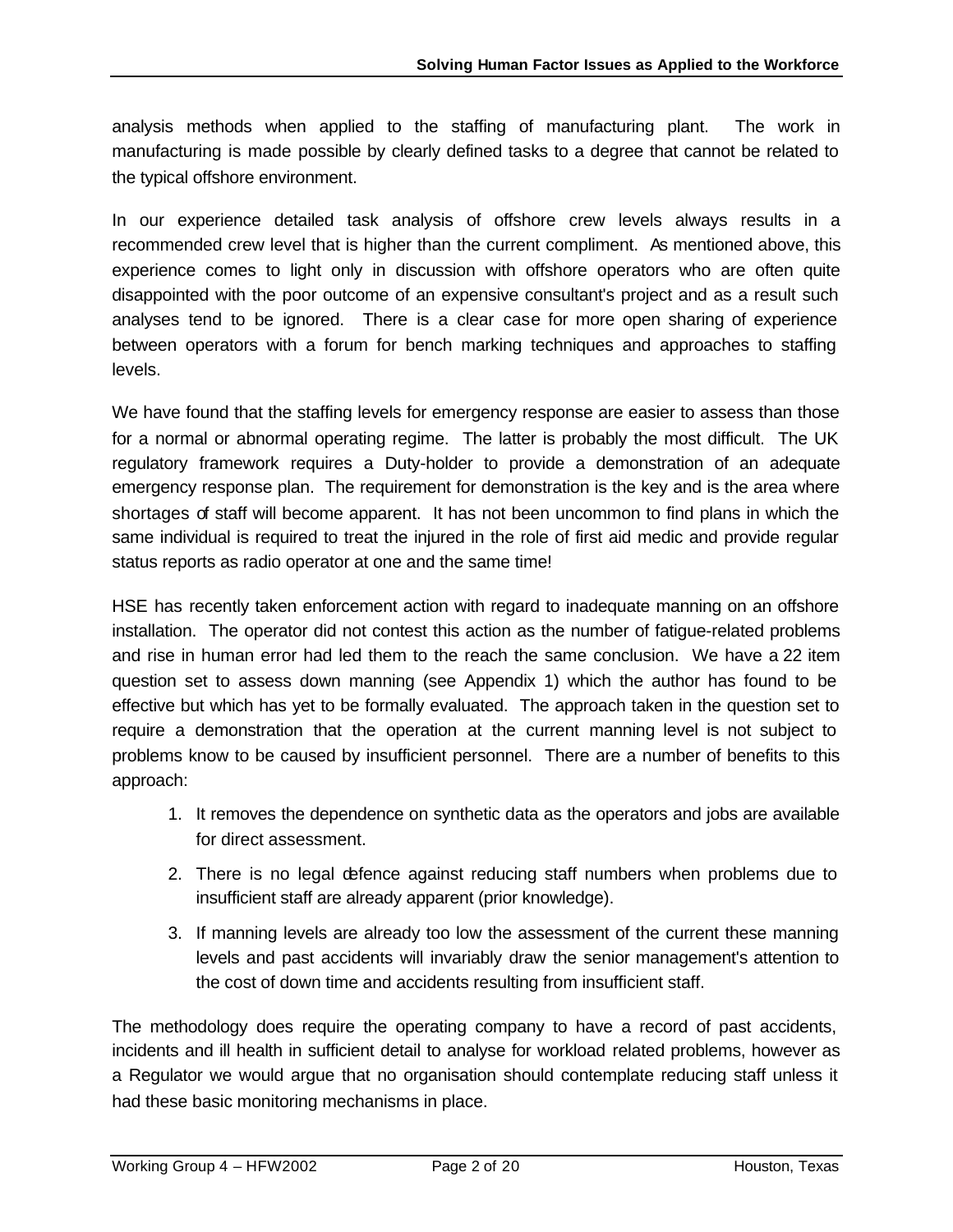Benchmarking manning levels with similar facilities in your own or another organisation can be effective. It is better to benchmark within your own organisation as more variables will be the same. Or course it is easier to benchmark when an installation is similar to others. If the work site is new or novel then it may be necessary to turn to outside consultants who may have experience of this type of plant.

In such a situation in which the plant or installation represents a departure from traditional or historic practice, the process of HAZOPS can be used to arrive at estimates of emergency manning levels based on the HAZOP scenarios. This can be very effective as the emergency scenarios represent the situations in which the manning level is most critical. When using the HAZOP/scenario approach it is important to select a range of representative scenarios. These should include such elements as (for example) critical tasks, simultaneous operations, and combined operations with other organisations.

Ongoing monitoring can provide a validation of manning levels in the form of periodic interviews with staff or discussions when jobs or task are planned. It may be tempting to raise workload issues during annual staff appraisals or reviews but it is improbable that workers will complain to too much work when bonuses are being discussed. In any review or HAZOP process it is important that those undertaking this work are fully conversant with the details of the tasks and activities. One way to monitor manning levels is to establish a set of performance indicators which can be tracked.

Lastly remember that problems can occur outside your work site as well as in it: is also important to monitor contractors to ensure that they are not aggregating additional hours while away from your site, by working on another contract for example.

### *3.0 CHANGES IN WORK ORGANISATION*

The reduction in staffing has lead to the introduction of multi-skilling and multi-rolling to the extent that many of the old trade and craft demarcations have gone. Supervisors have given way to team facilitators and technicians now manage delivery assets. These changes are having a number of knock-on effects. The old common taxonomy for describing jobs no longer applies so that workers find it difficult to know what job they do. This makes applying for jobs very difficult as it does matching staff to jobs.

These changes have also introduced something of a split between those amongst the UK workforce from the old "smokestack" industries and those who only recently joined the labourforce. The older generation raised on rigid hierarchies and organised labour representation find it difficult to speak up in the new flat and "open-door " organisational settings, a factor that could be very significant for the success or failure of any work-force involvement programme.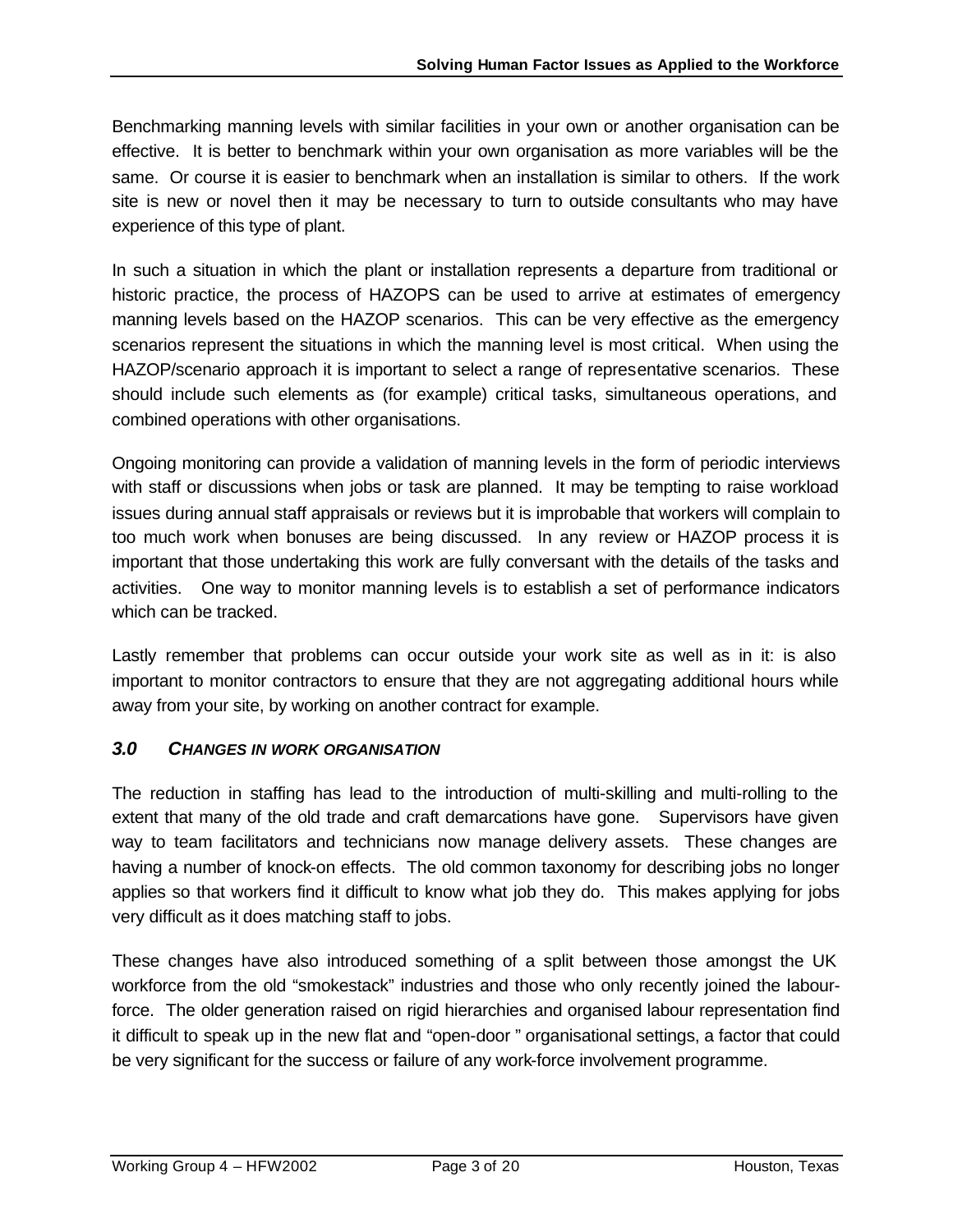Many organisations are adopting semi-autonomous work teams, team based working or "selfmanaging" teams. These changes are associated with significant cost reductions and improvements in productivity when properly introduced. If the implementation is good than significant safety improvements can also occur due to such features as greater employee ownership of safety and employees discretion to allocate the required resources quickly<sup>1</sup>. These changes and the greater range of the jobs that result can require a heavy off-the-job training demand that can be difficult to meet when crew levels are cut to marginal levels. We now believe that non-attendance at training (typically for multi-skilling) is a key performance indicator for an excessively low crew level. Where staff are multi-rolled regular practice will be required for each of the roles, often with a greater emphasis on the less frequently applied skills $^2$ .

Like most in the industry we are concerned about the impact of organisational change on safety performance. An example of industry practice is attached at Appendix 2. The approach taken is to ensure the maintenance of the normal management of risk processes throughout the change period. In practice this simple object masks a number of problems. Interestingly BP have been at the forefront of developing approaches to maintaining safety during change but the two key elements to their success do not appear in the attached materials from BP. These two elements are temporary over provision of expert staff during the change process and very fast and open communication paths from the workforce to the management to enable managers to identify and resolve problems before they become serious. One successful change used dedicated telephone hot lines to provide progress reports to staff working on the plant and allow these staff to provide feedback on problems as they occurred.

The additional variety brought into the work-site by multi-skilling can make for more interesting and rewarding jobs so long as the process is well managed. Delegating some authority to a work team does not mean that no one is in charge. Decisions still have to betaken, getting the job done safely is still someone's responsibility and management remains accountable. It is particularly important to be sure who is responsible for taking charge in an emergency, the best way to be sure is to run regular and varied emergency response drills. Even straight forward emergency response tasks such as raising the alarm have been known to be forgotten in a poorly organised team in which no one took charge.

Remember that changes is work organisation and the deployment of staff are as significant and critical to the safe productive operation of a site as are changes in technology or plant. As such they need to be planned with the same rigor and checks and balances as would be usual for engineering changes.

 $\overline{\phantom{a}}$ <sup>1</sup> HSE contract research report : OTO (?) Safety Implications of Self Managed Teams

 $2$  Oil Industry Advisory Committee publication "Multi-skilling in the petroleum industry" HSE books.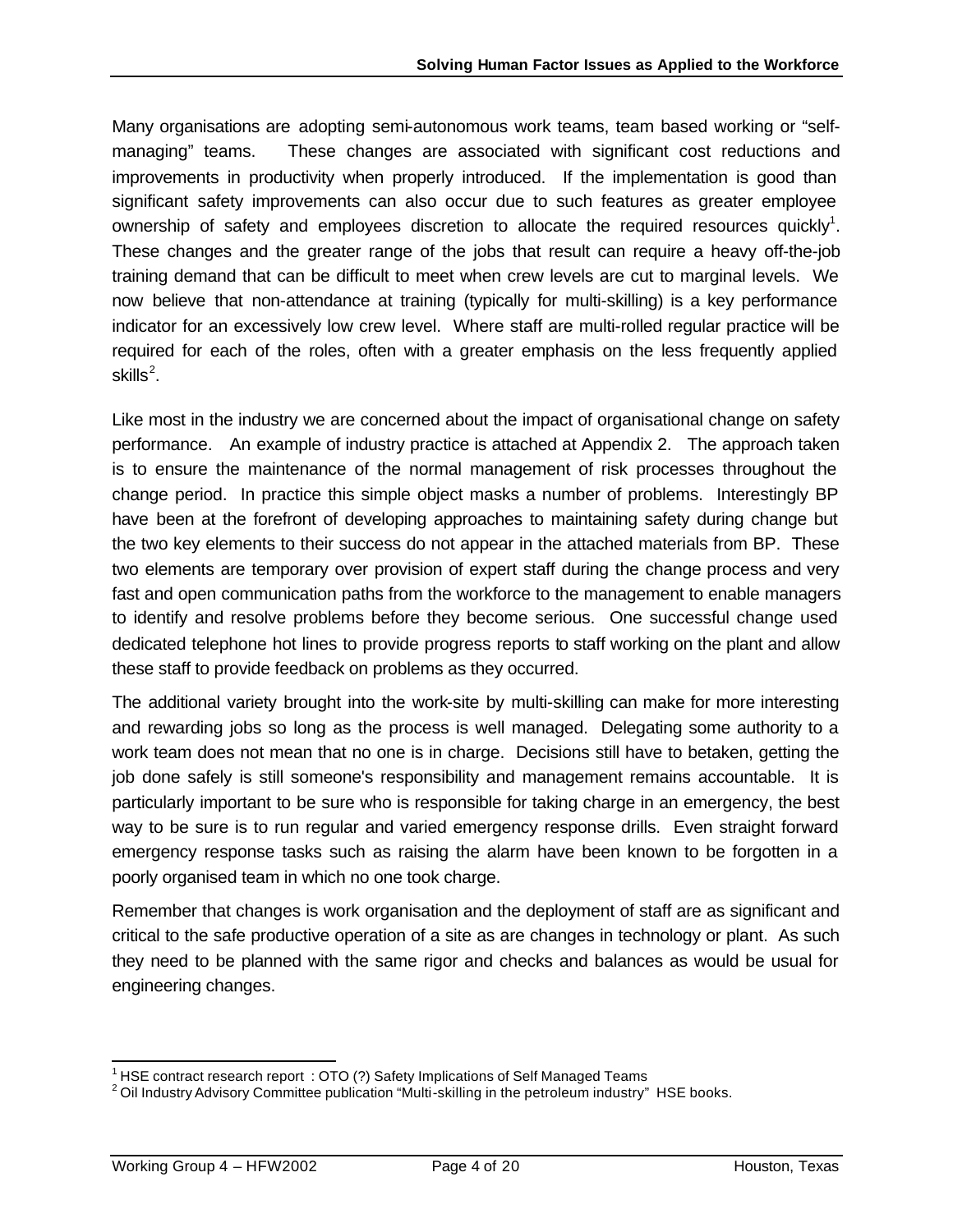# *4.0 COMPETENCE*

The change from job based to role, task or team-based working has introduced a number of problems for traditional approaches to competency based on the assumption of defined jobs with linear career development. Many HSE regulations require a "competent person" however the working definition of such an individual tends to contain insufficient information to establish a clear definition of the level of knowledge or skill required. Major duty-holders usually have well defined competence assurance programmes in place however it is not uncommon to find little or no mention of sub-contractors in these despite the significant proportion of such staff working on the same company's installations.

The UK National Vocational Qualification (NVQ) system attempts to break all of the required competencies down into discrete observable elements with a recording and assessment system. However required level of detail renders the NVQ process cumbersome and open to abuse and its adoption therefore patchy.

As a regulator we have experienced particular difficulty inspecting for competence and as a consequence we are about to embark on a programme of work to attempt to identify the key enforcement issues. The poor coverage of task and job analyses in the UK offshore sector that is a contributor to the problems of determining manning levels is also a barrier to establishing detailed skill and competency matrices.

One area that is worth developing is the linking of the hazard assessments and safety barriers detailed in the operational Safety Case to a set of core competencies for staff whose work is critical to the integrity maintenance of these barriers and defences.

A common error is to assume that "training" = "competent" whereas of course training is important part of becoming competent but experience and learning are also vital. Programmes for mentoring which work by assigning experienced staff to guide the less experienced can be very effective. This applies to both new-hires and staff new to a specific task or job. The mentoring approach is very compatible with, and appropriate to, a well managed change process. Remember to provide ongoing management support for the staff doing the mentoring to ensure they have the additional time to take on this extra responsibility. Provide clear corporate support for the 'right way of doing things' so that the mentors do not get diverted into bad habits by less experienced staff. Mentoring programmes can fall victim to cost cutting; if such a programme is working well be sure to collect performance data to support the programme.

The US approach of working with local colleges to establish skills based foundation programmes is a good one as it sets an agreed and validated base line for workers coming on to a high hazard plant to work. If such a programme is running in your area then participate in it, if it is not then use your industry networks to set up a local programme models on successful approaches elsewhere.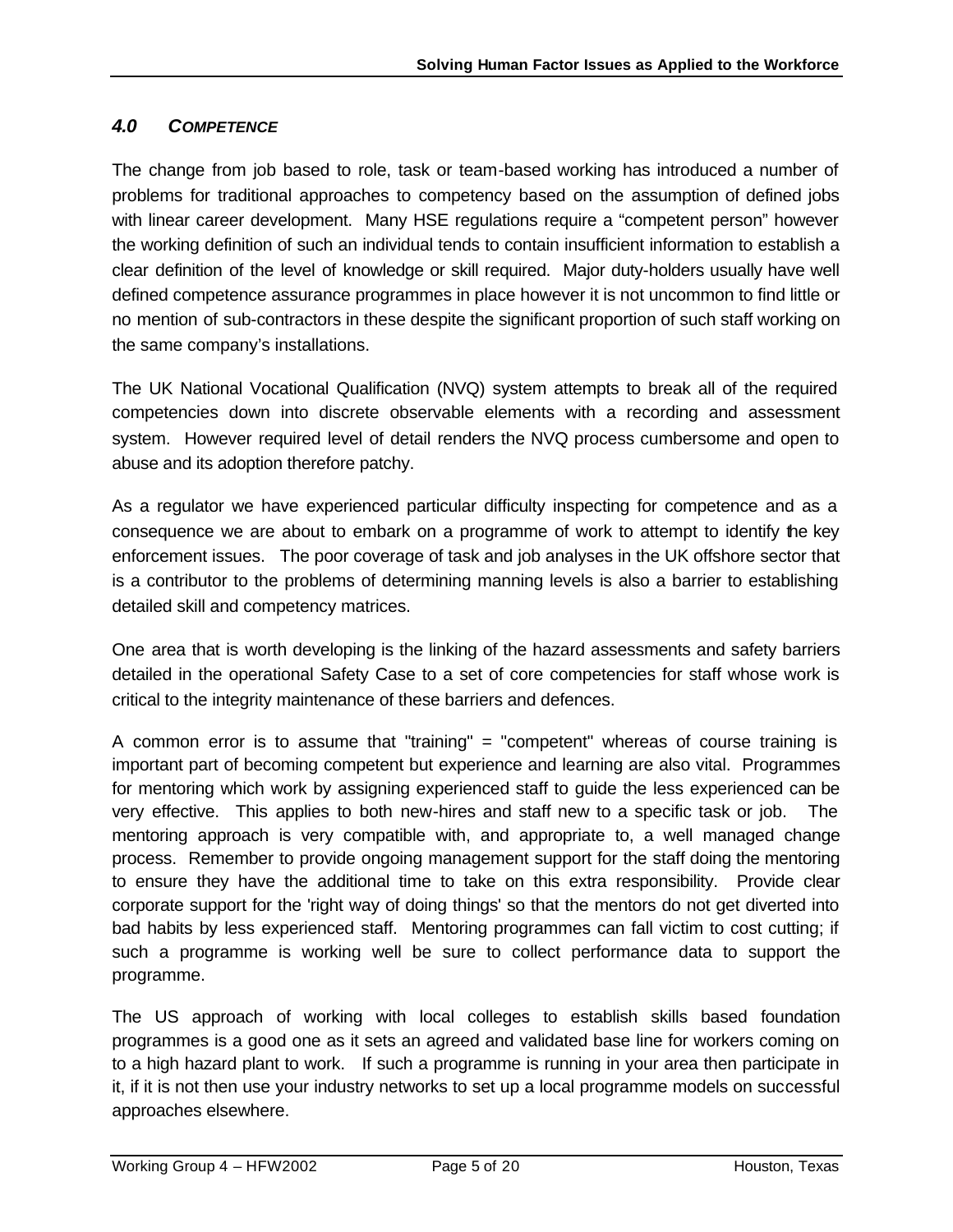# *5.0 SHIFT WORK AND FATIGUE*

Workers on offshore oil installations appear to be the only major UK employee group who routinely adjust their circadian rhythms (by up to 12 hours) to adjust to their working schedule. This has many consequences, some beneficial, some not so. The primary benefits are significantly increased night shift performance. However this comes at the cost of a period of poor performance during adaptation to nights at the start of the tour and back to days after a roll-over (on a 7N/7D schedule) or at home at the tour end (on a 14N schedule).

A number of issues have come together to provoke considerable heated debate around the removal of the mid-tour rollover so that workers do a tour of 14 days with the next tour being one of 14 nights. We believe this to be safer and healthier for a number of reasons, however it van be very unpopular with some members the workforce. Objections centre on two factors, firstly workers prefer to adjust back to days while offshore rather than have this eat into their leave time, secondly they cite increased travel risk due to fatigue when coming off 14 nights. We are receptive to these arguments but note that as safety regulator we cannot condone tiredness at work in preference to tiredness at home, even when the consequences are domestic disharmony (the biggest single complaint)!

We have an extensive programme of research on shiftwork and we are currently investigating the issues around adjustment offshore versus adjustment onshore. The recent data does not support the workers proposition that adjustment back to days is faster in the regimented regime offshore. Quite the reverse appears to be true, however more data points are required before we can make any definitive statements. The road accident research would also predict that fatigue related driving accidents would be more likely to occur when driving from home to an early morning check-in at the heliport than when driving home at night at the tour end while still night adjusted. We have not been able to collect detailed information to support this proposition but a small pilot study found only one fatigue related offshore commuting accident and that was an early trip to the check-in.

We are concerned about fatigue as a result of excessive hours in cases where overtime is worked beyond the 12 hours. We now believe that overtime is another one of the key indicators for insufficient manning. A recent paper on this topic is appended<sup>3</sup>.

 $\overline{a}$ 

*<sup>3</sup> Shift-working offshore: roll-over vs. permanent nights*: Robert Miles; Offshore Safety Division, HSE. ERA conference proceedings, London 2001.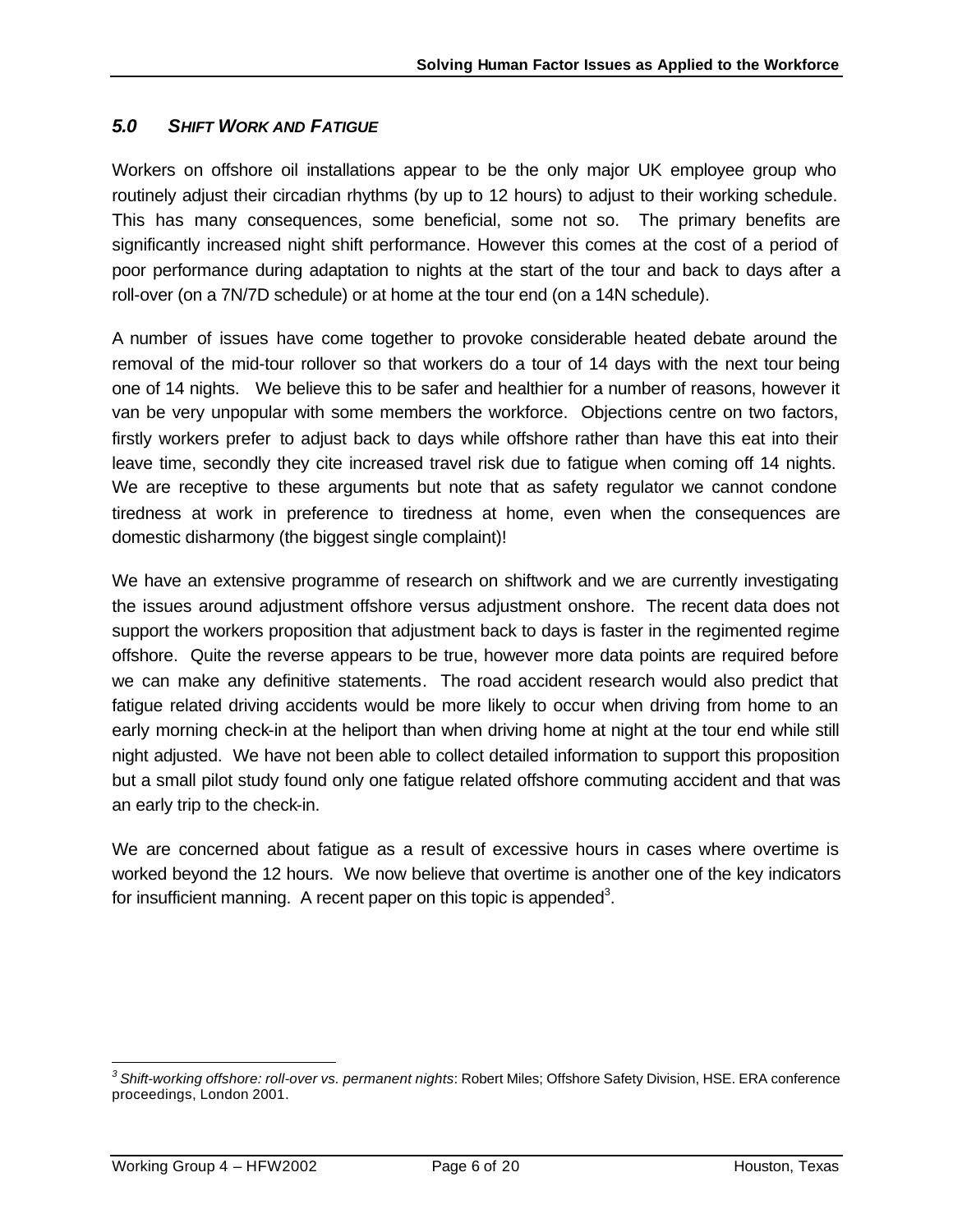There is a wide variation between countries with respect to the extent to which working hours are regulated by national legislation and this is an important factor in determining the way that shift work is organised. For examples some countries apply a maximum day or night shift length, typically 12 hours, although some may alone one or more hours overtime under specified circumstances. A total number of days offshore may be specified, as may be a total maximum number of workdays per year. Some countries apply a waiting to permissible hours worked that takes into account the nature of the work or the harshness of the work environment. This seems a sensible approach and one that could be applied as a matter of good practice, regardless of the extent to which is was required by specific regulation.

In the European Community and Norway the trend has been for greater formal regulation of working hours on the grounds of improved safety, long term health and quality of life. However in practice such regulation often has ambiguities, or opt out clauses that can be exploited by less scrupulous employers and as with all regulation it is only of value if enforced. In practice it can be difficult to obtain accurate figures for hours worked as employees and managers may work together to conceal the true length of hours worked. A useful approach is to consider the worker as the critical component in a socio-technical system. As with all components the operator also needs maintenance and repair and has to be 'fit for the task'. It is sometimes hard to understand why a major company will pay the full rate for staff in critical posts who are close to sleep due to long hours when they could have someone alert if hours were cut slightly.

### *6.0 WORKFORCE INVOLVEMENT*

There is now considerable evidence from a number of major accident investigations that greater workforce involvement is associated with improved safety. The key knowledge and experience required to recognise and identify a dangerous situation is usually to be found in those who have the most experience, often the front line process operators and maintenance staff. There are safety and performance benefits to gaining their involvement is the design / procurement process as a means of preventing the implementation of difficult to use or dangerous equipment and procedures. Evidence of the benefits of this approach are to be found in the work on Human Factors Engineering with some excellent cost benefit material collected by advocates of this approach which has been more widely adopted in the US than the UK<sup>4</sup>.

There are a number of barriers to greater workforce involvement; the recent lay-offs have produced a climate of distrust in some companies and workers need to be equipped with sufficient knowledge to participate constructively. In addition managers need to be secure and competent so that the process is not taken by them to be a threat to their authority.

 4 GE Miller: Human factors engineering, what it is and how it can be used to reduce human factors errors in the offshore industry. OTC 10876.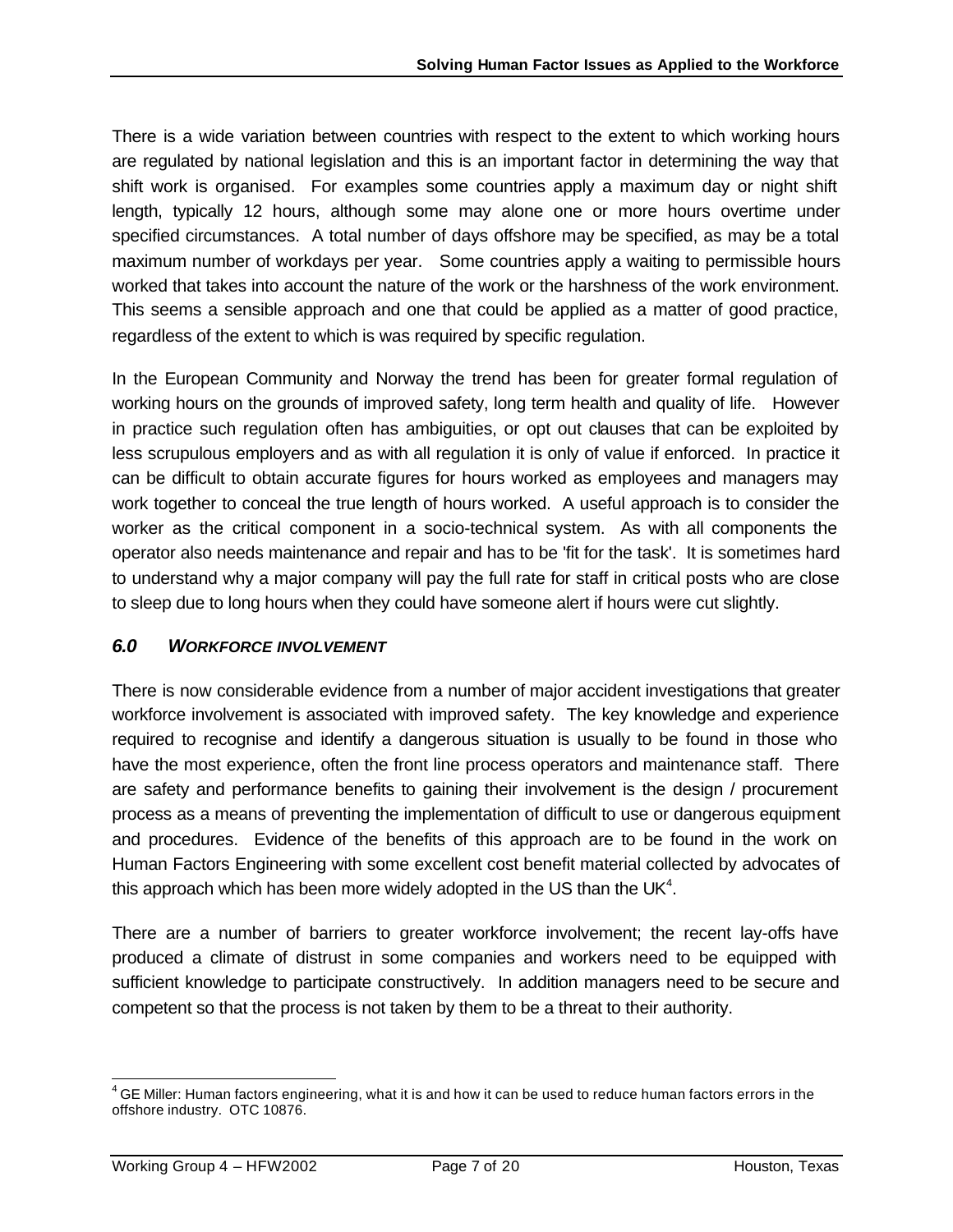One theoretical approach to work-force involvement it to look at the process from the perspective of distributed knowledge. The managers, engineers and technician/operators all hold some of the knowledge required to fully assess the risks of an activity and how best to mitigate them. Not until their knowledge is pooled can a real picture be assembled $5$ .

Some three years ago the UK offshore industry introduced their STEP Change in Safety Initiative. This has been a great success with demonstrable and considerable improvements in safety performance in a number of areas. The STEP initiative merits a paper in its own right and is too large to covering detail here but full information is available on an excellent web site at www.stepchangeinsafety.net.

One part of STEP is the setting up of a number of safety networks, one of which is the Workforce Involvement Network or WIN. WIN has recently undertaken a survey of offshore workers and produced a report on the findings $<sup>6</sup>$  in which issues raised by the workforce are</sup> responded to by Offshore Installation Managers (OIM's) and other senior mangers within the industry.

# *7.0 DESIGN*

HSE is concerned about the number of incidents in which poor design is identified as a causal or underlying factor. Historically poor design has been grossly underreported with many incidents involving unusable or dangerous equipment being attributed to "human error."

Recent HSE funded research has concentrated on the development of performance indicators for the design process so that a major operator could be equipped to audit the management of the design of a new installation. The outcomes from this research are two new methodologies, the Design Safety Performance Indicator (DSPI) and the Design Capability Maturity Model (DCMM). Both of these methodologies are described in detail in HSE contract research reports<sup>7</sup>. The DSPI provides a means of associating and tracking the relationship of each component of a design process to the overall safety performance and identify areas of the design process that are weak. The DCMM provides a means of assessing an organisation's high level capability to produce a design that is likely to be safe.

The fractured nature of the supply chain with many suppliers and sub-contractors means that bringing together designers and users is problematic. Offshore workers tend not to consider poor design as one of the underlying causes of accidents and so poor design is greatly underreported in past accident investigations and reports. When human factors experts and users participate in accident investigations more examples of poor design are found.

 5 Busby et al: Distributed cognition and human factors failures in operating and design processes. 2002 in press. <sup>6</sup> Step change in safety. Workforce involvement network; Year end report and feedback survey, Southern North Sea,

<sup>2000 - 2001&</sup>lt;br><sup>7</sup> Copies will be provided for the workshop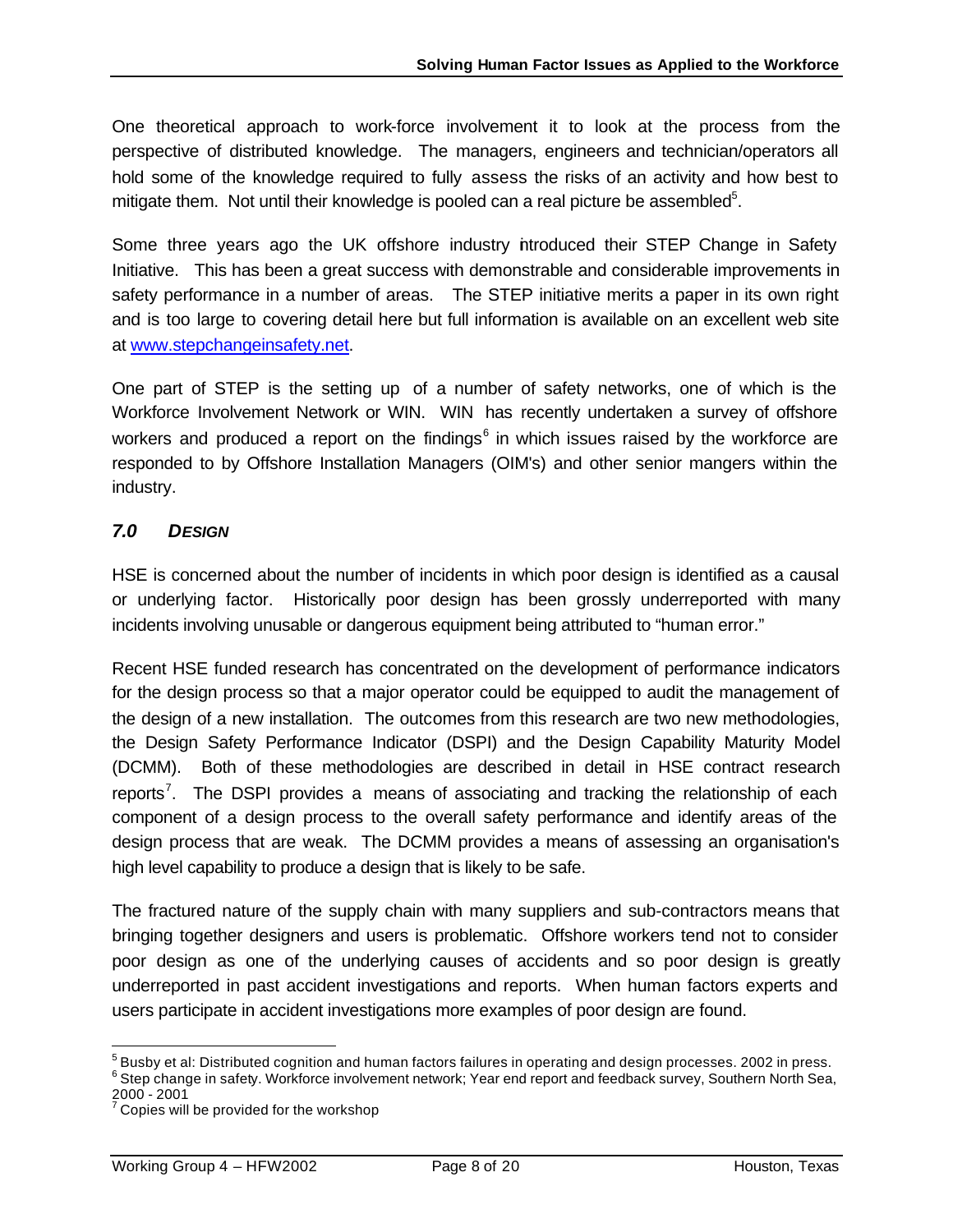One of the major benefits of isolating design causes is that remedial work can then be identified in the form of equipment improvements so reducing the probability of a repeat accident. Anyone responsible for safety will recognise and share the disappointment and frustration that comes with seeing workers killed and injured in repeats of known and preventable accidents.

Operators report that preferring to use design teams with direct offshore work experience produces safer and more usable designs of installations and plant. Where the availability of such staff is limited there will still be benefits in sending the design team to similar installations on observation tours. Some operators also use 'surveillance engineers' to observe plant in operation and capture the workforce experiences and suggestions so closing an important feedback loop.

The use of 'design, build and operate' contracts in which the design team are closely involved in the commissioning also leads to better design as does the US practice of keeping design teams together between contracts when possible.

# *8.0 FITNESS FOR WORK*

The average age of the workforce offshore is increasing rapidly. The average in the UK sector is now in the region of 45 years of age. Offshore work is not seen as attractive as it was by those in the younger age ranges that need to come into the industry to take it forward. There will need to be a greater emphasis on understanding the exact physical requirements of offshore tasks so that staff can be selected or assessed. Wherever possible tasks will need to be redesigned and or automated so those older employees can carry them out. The nature of the offshore work environment with many heavy components, limited space and a general lack of crane cover below deck means that there is a lot of manual handling with the resulting musculo-skeletal injuries. Some companies estimate that up to two thirds of their employees leave offshore employment prematurely because of work related health problems.

In the UK these and related problems have come to be labelled under the catch-all title of occupational stress. This has now become a hot topic in the UK with a great deal of media attention and subsequent pressure to "do something." Our own research does not indicate any particular cause for concern in the offshore sector for stress, however the reduction in manning levels and increasing work-load does give cause for concern in the future and the rate of musculo-skeletal injury remains high.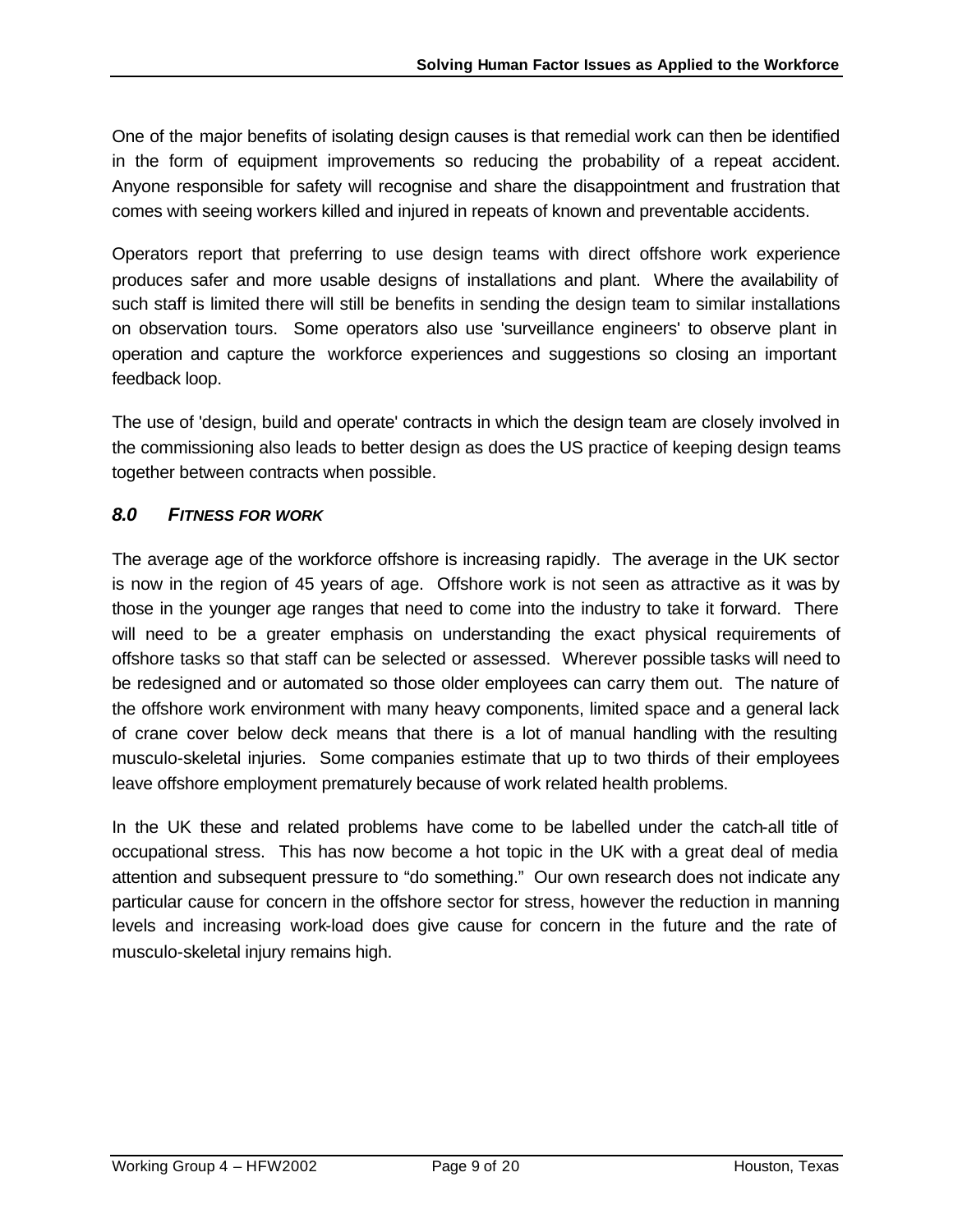There are considerable benefits to be gained from simple and straight forward improvements in manual handling and job design to reduce the physical job demands. Successes that have reduced lost time injuries and improved productivity include<sup>8</sup>:

- Setting a maximum weight limit for individual luggage items (typically 20kg)
- Using a luggage trolley on the helideck
- Ordering lube oil and paint in 2.5 or 5 litre (1/2 or 1 gall) tins as a bulk palletised load (this cuts lifting injuries and reduces waste and fire hazard from part used open containers.
- Ordering frozen food in 5 or 10 kg packs not 50 kg as is sometimes the practice. We have seen a number of LTI's on FPSOs occurring when the vessel rolls while someone is carrying a 50kg potato sack.
- Storing heavy items near where they are needed.
- Providing wheeled trolleys and guide rails between lay down area and stores on FPSO's

Current HSE research in the offshore sector has focussed on the development of a simple to use stress risk assessment workbook for completion by workers. The trials so far have been a great success and have made the process of stress risk assessment manageable<sup>9</sup>. The approach taken is to avoid assessments of harm or mental ill health as these are emotive and can be seen as threatening by managers. The process centres on identifying problem areas and eliciting suggested improvements<sup>10</sup>. Tests so far indicate that operators like this approach and can embody it into their existing continuous improvement programmes.

One interesting outcome has been the ability of the method to identify a number of issues that have been missed by normal management means such as poor maintenance and poor reliability of equipment as major causes of stress and increased workload. It may be that the work book approach creates space for these ongoing problems to be raised, the importance of stress as a topic may also raise expectations about the problem being solved and so increase participation. As the assessment does not assess harm the element of "guilty knowledge" is removed and the continuous improvement focus allows the risk assessment to be used before there is any evidence of a major problem. In practice the process of using the workbook to elicit solutions to workplace problems is a good one regardless of whether it takes place under a 'stress' banner or not.

enderstaandie († 1830).<br>18 august – Well Handled" Book of manual handling case studies available from HSE Books (www.hsebooks.co.uk)<br>19 Briner: British Psychological Soc Annual Conference 2002.

<sup>&</sup>lt;sup>10</sup> Copy of draft work book to follow.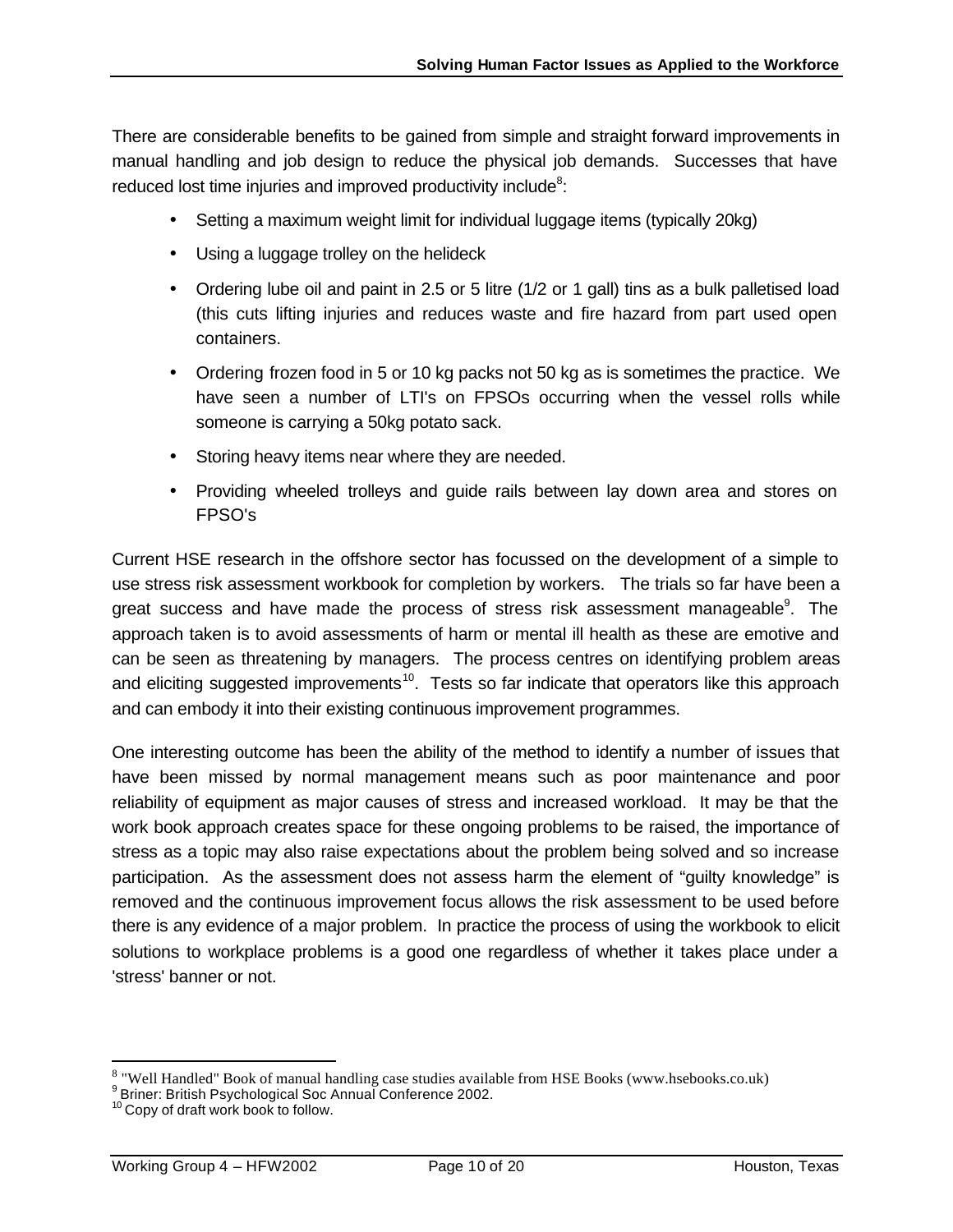### *9.0 CULTURAL ISSUES*

A topic which has so far received very little attention but may turn out to be very important is that of culture. By culture we mean whatever personal cultural elements impact on the workplace. Examples include:

- Professional culture i.e. 'mariner' or 'oil worker'
- Socialisation i.e. unionised or non-unionised
- Domestic i.e. single, married, parent
- Residential i.e. city dweller or rural dweller
- National

Prof Bob Helmreich at the University of Texas has developed a three level model of employee culture that is proving very useful in the prevention of aviation errors in multi-cultural aircraft crews. There are very stable and repeatable cross-cultural differences between nationalities on such key safety issues as rule violations and attitudes to authority. The skill shortages in the offshore oil sector, the multi-national nature of the industry, and the demands to recruit local labour mean that we will mean that the offshore workplace will increasingly become a multicultural workplace. While many offshore installations are already experiencing this trend there is little evidence of any industry wide agreement on what this means and how best to manage it.

Increasing the percentage of females has improved safety performance and productivity in a number of industrial sectors not dissimilar to offshore, for example mining<sup>11</sup>, air and rail transport<sup>12</sup>. The employment of females offshore varies very widely from one country to another being relatively common in the Norwegian sector and very uncommon in the neighbouring UK sector.

### *10.0 TO CONCLUDE*

It is difficult to be sure how work in the area of workforce involvement will develop but my own assessment is that the most benefit will come from greater workforce involvement in design and procurement including working with suppliers. This will require specific training in the process of participation in addition to the technical knowledge required to underpin involvement. I believe the outcomes of this greater workforce involvement will be better decision making due to the greater diversity of experience included in the decision process and ultimately better engineering.

 $\overline{a}$ 

<sup>&</sup>lt;sup>11</sup> Recent report from Prof Mark Scrimpton, Memorial University, Newfoundland

 $12$  recent UK rail operator reported rail driver near miss and attendance reports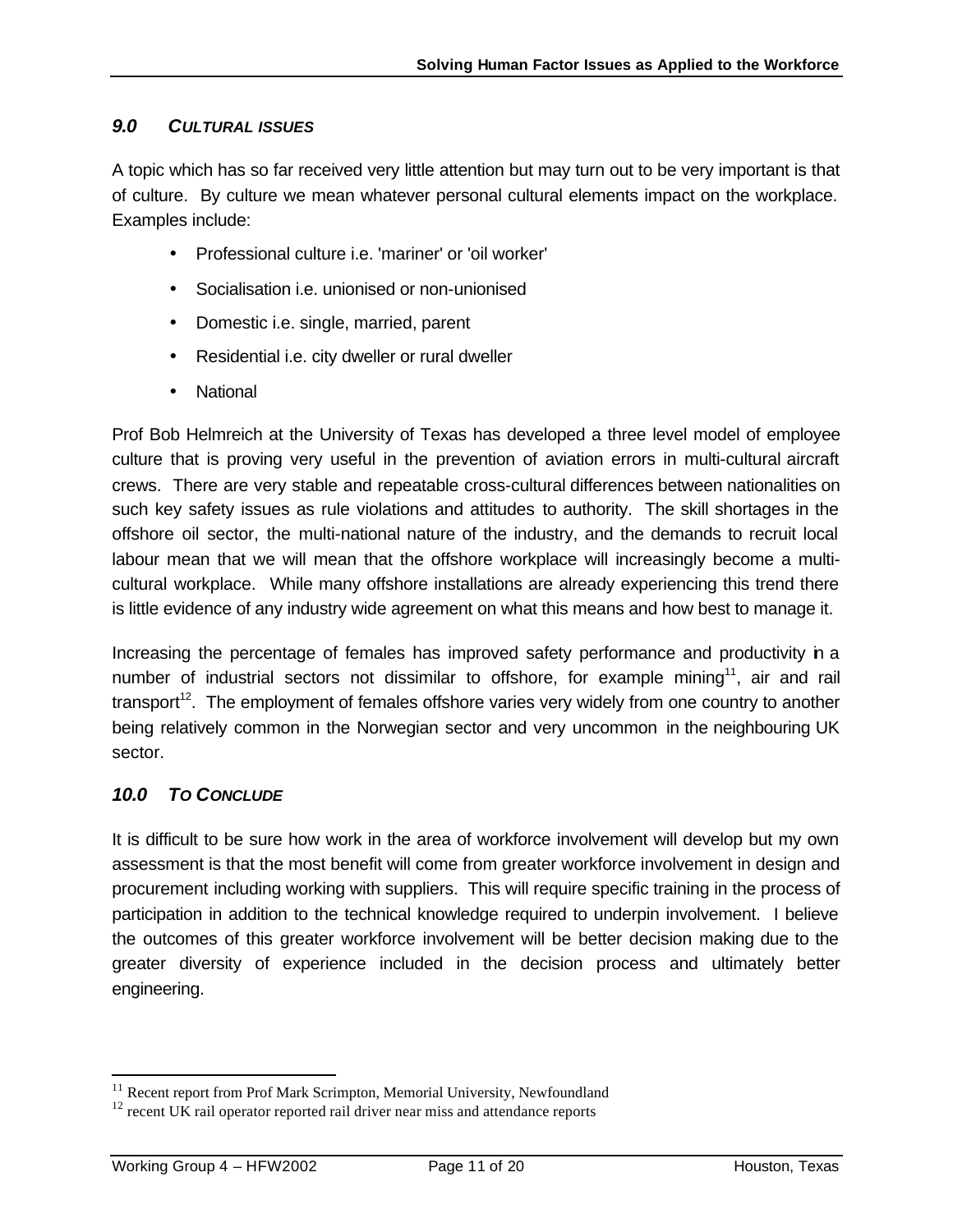The growing cultural diversity of the workforce will provide a new set of challenges and opportunities that could bring about major change in the way that work is organised and managed. Many features of the offshore working environment that have persisted unchanged may in future be reassessed and improved, for example the prevalence of manual handling, the use of written procedures (rather than pictographic) or the predominance of male employees.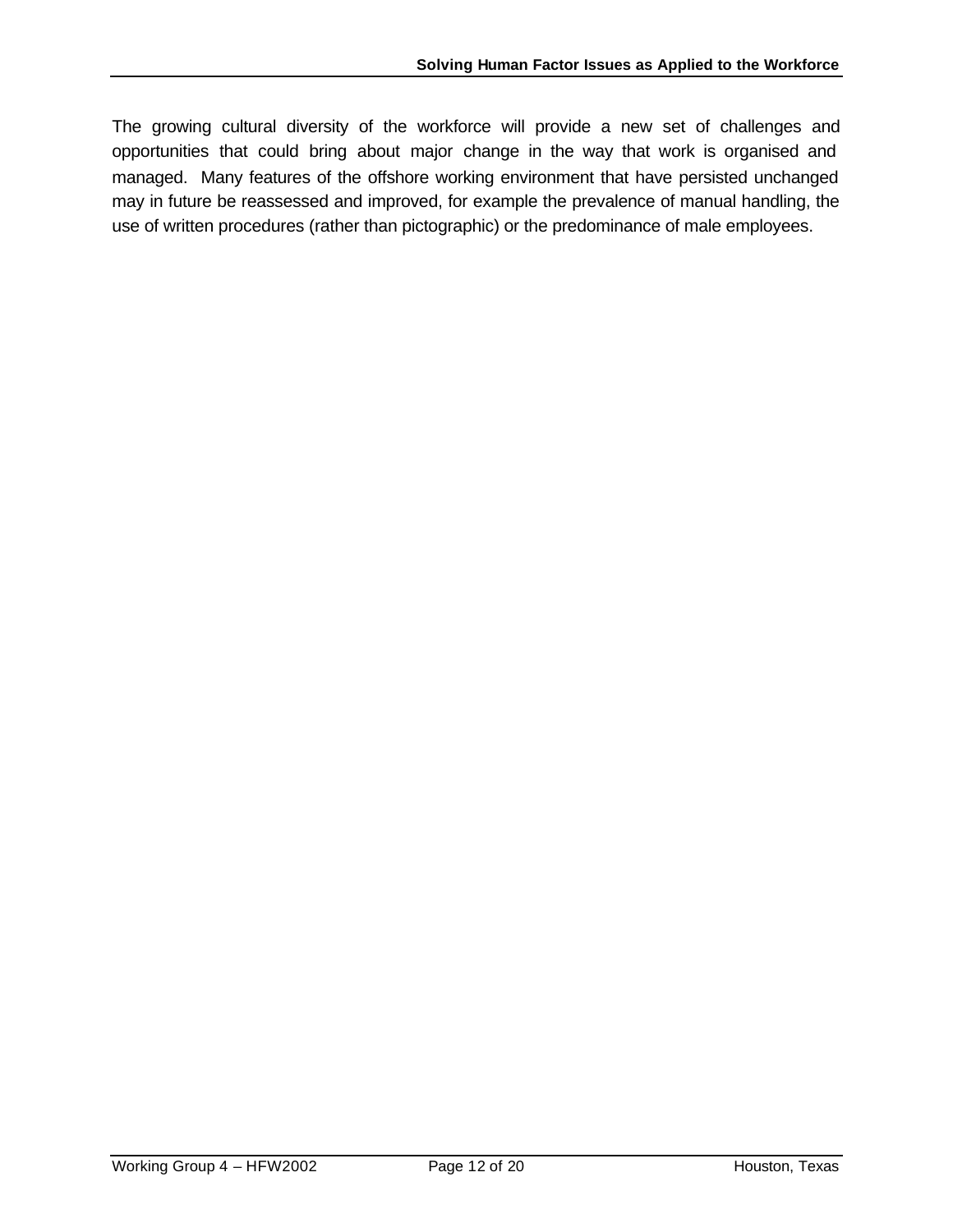# **APPENDIX 1**

### **OFFSHORE DOWN-MANNING QUESTION SET**

(Prepared by Robert Miles: HSE Team Leader Human & Organisational Engineering)

#### *Introduction*

The following set of questions are designed to provide the information on which to base a judgement regarding the safety of any organisational down manning programme. The questions draw on recent experience of Inspectors and Topic specialists, no claim is made for its completeness as knowledge in the area continues to evolve. It is probable that these questions are of greatest value when applied by a Duty Holder as a guide for assessing their own plans for reduced manning.

### *Existing Manning Level*

Which analyses have been undertaken to demonstrate that the existing manning levels are sufficient?

- a) In normal operation
- b) At times of shut-down, unplanned maintenance or unusual operating conditions
- c) In an emergency

What checks were made to demonstrate that these analyses covered all of the necessary activities in sufficient detail?

How can the confidence level of the results be demonstrated?

### *Existing Work Load*

What monitoring is currently in place for high workload? For example are the following recorded:

- a) Overtime
- b) Live permits to work
- c) Un-actioned maintenance
- d) Work related stress or fatigue

What are the current limits for excessive work?

How were these limits for excessive work established?

Is there any evidence of work-related stress or ill health at current manning levels?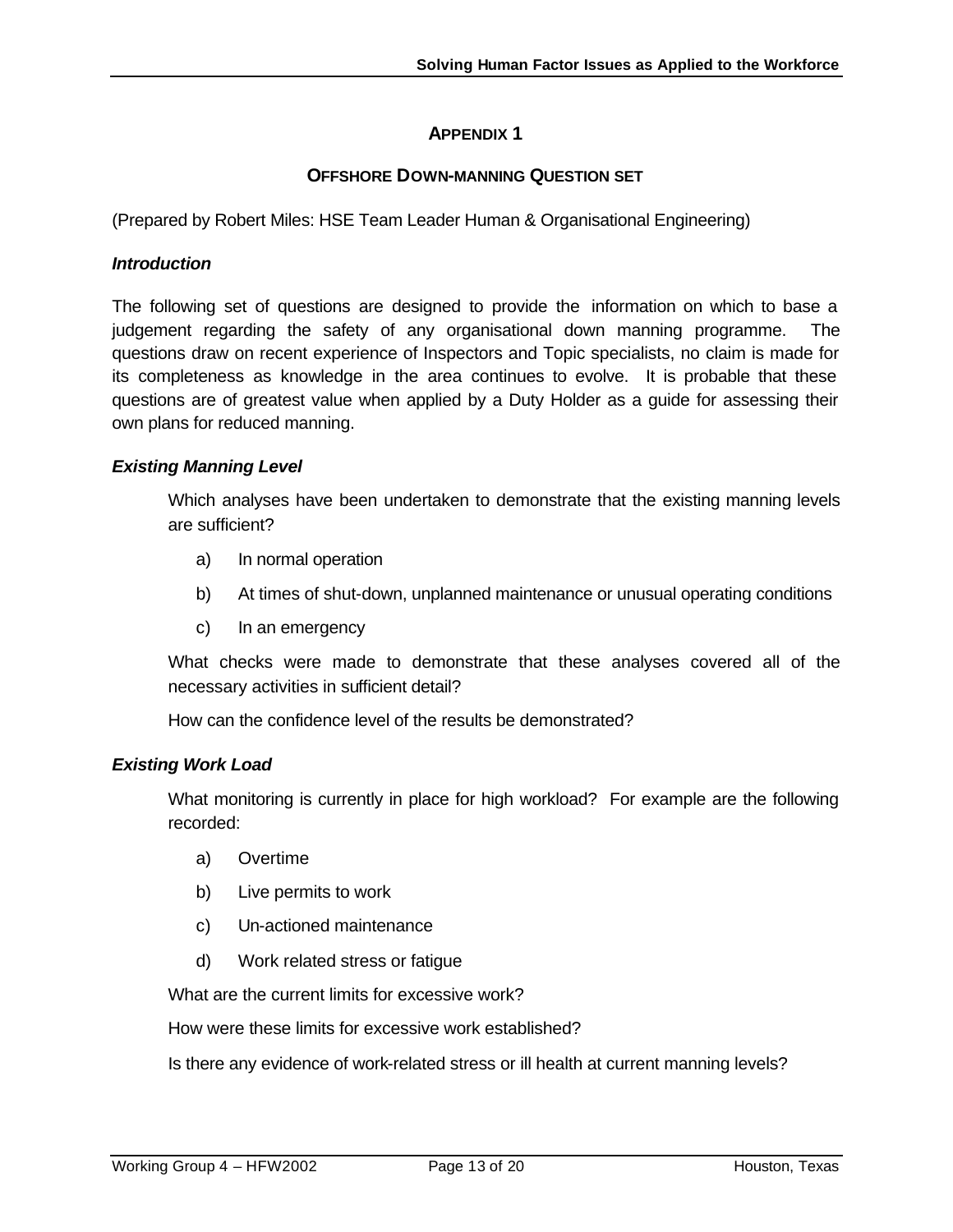### *Role and Task Reallocation*

How have the individuals to be down-manned, or posts to be combined, been selected?

What analyses were undertaken to determine which roles or skills can be combined?

Are the predicted workloads for these new roles or jobs reasonable and at or below 12 hours per day?

What improvements in automation or reliability are being introduced to enable the reduced manning?

#### *Monitoring of the New Situation*

What workforce health monitoring is planned?

What workload monitoring is planned?

What mechanisms are there to capture role conflicts or skill shortfalls?

#### *Risk Assessment*

What type of risk assessment has been undertaken for the proposed changes?

Have past incidents, accidents and near-misses been analysed for work-load, role conflict or competence related failures?

#### *Corporate Knowledge*

How are the key elements of knowledge or experience identified?

How will key knowledge or experience be "captured," retained or transferred?

Do the proposed changes increase corporate dependency on third party expertise? If so how will the availability and continuity of this access be assured?

#### *SMS and Procedures*

Is the process of change being managed to the principles set out in HS(G) 65 Successful Health and Safety Management?

Are all procedures being reviewed and rewritten to be applicable to the new roles and manning levels?

Is the Safety Management System integrity maintained both during and after the changes?

#### *See Also*

Oil Industry Advisory Committee publication "Multi-skilling in the petroleum industry" HSE books.

The "Team Toolkit" produced by OPITO (links via the OPITO web site: www.opito.co.uk) RWM.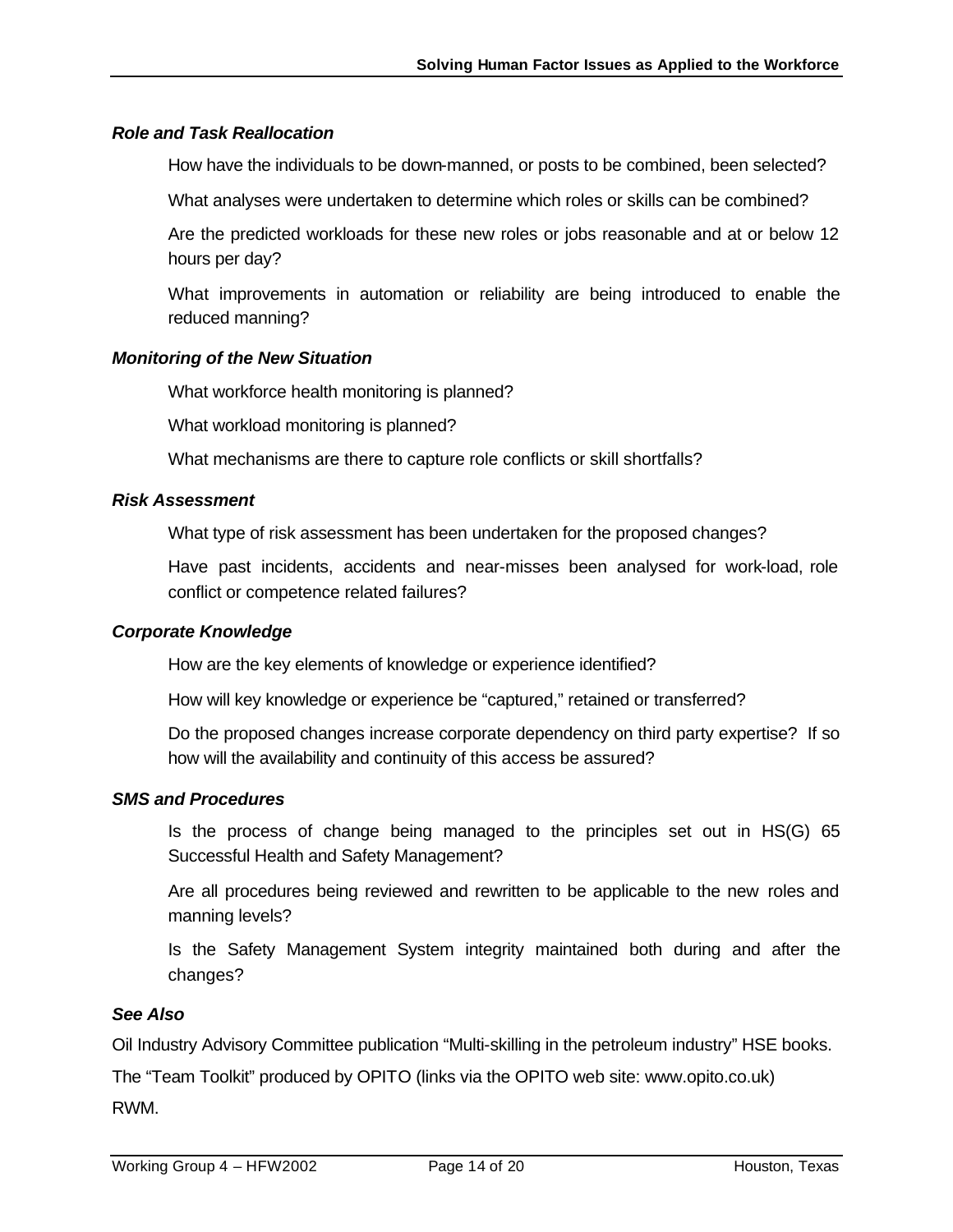### **APPENDIX 2**

### **SAFETY MANAGEMENT SYSTEMS AND DEMONSTRATION A PRACTICAL ILLUSTRATION COLIN PINDER – BP CHEMICALS**

The Control of Major Accident Hazards Regulations (COMAH) place a general duty on operators to take all measures necessary to prevent major accidents and limit their consequences to persons and the environment. The regulations also require a demonstration that a Major Accident Prevention Policy (MAPP) is in place and that there is a Safety Management System (SMS) to implement the policy.

This article describes the Health, Safety and Environment Management System Framework used within BP and how the requirements of COMAH have been integrated into the framework.

### **BP's HSE Management System Framework**

BP's HSE Expectations are detailed within the thirteen elements of the HSE Management System Framework, which are summarised below.

- 1. Leadership and Accountability
- 2. Risk Assessment and Management
- 3. People, Training and Behaviours
- 4. Working with Contractors and Others
- 5. Facilities Design and Construction
- 6. Operations and Maintenance
- 7. Management of Change
- 8. Information and Documentation
- 9. Customers and Products
- 10. Community and Stakeholder Awareness
- 11. Crisis and Emergency Management
- 12. Incidents Analysis and Prevention
- 13. Assessment, Assurance and Improvement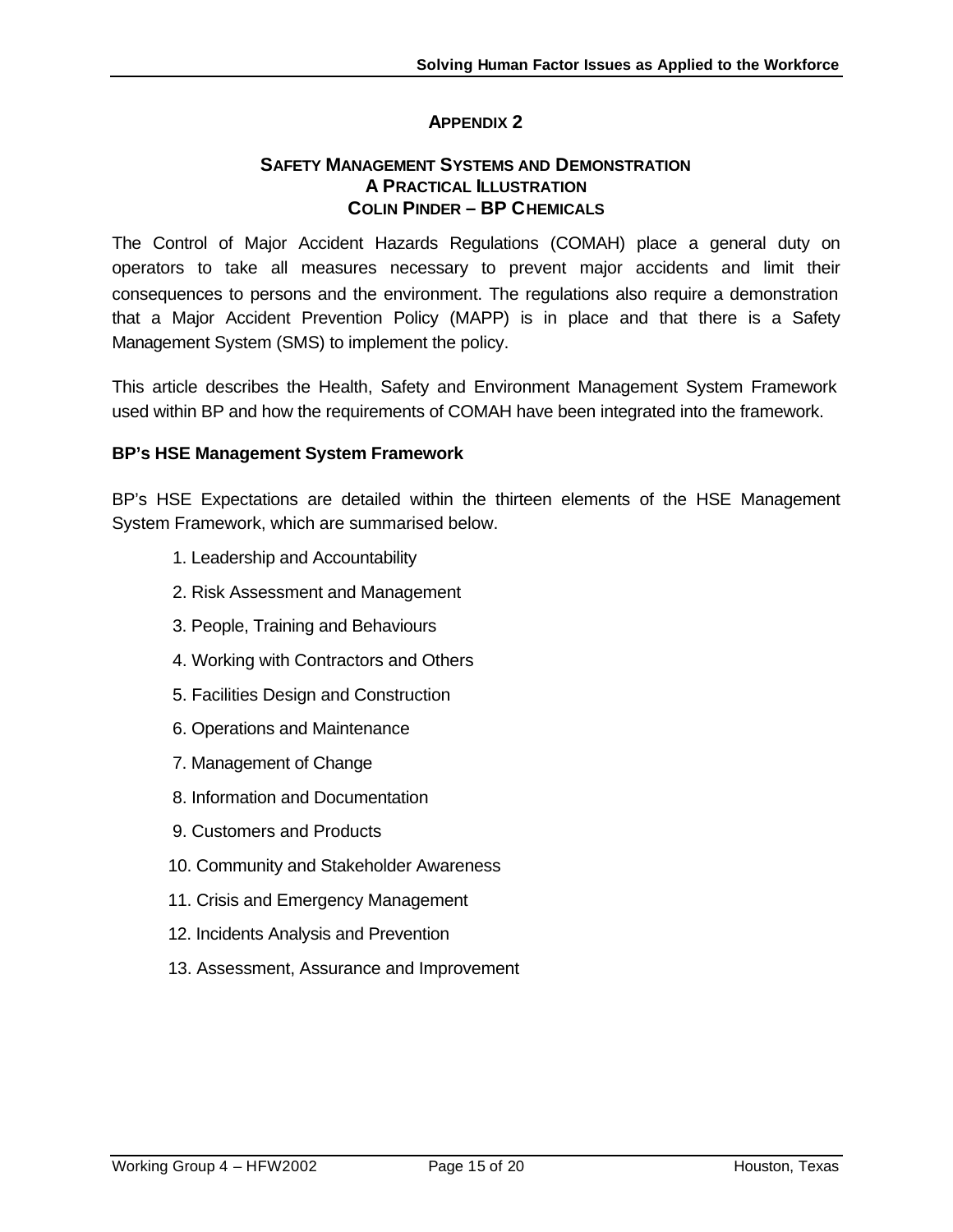Addressing the full set of HSE Expectations is mandatory for every activity across the entire BP organisation. The relevance, application and degree of implementation within a particular operation or Business Unit will be a function of:

- The operational risk profile
- Local and national regulatory requirements
- Any voluntary HSE management programmes

Managers are accountable for putting in place appropriate documented systems and processes for each Expectation, for ensuring continuous progress towards BP's HSE goals and targets, and for confirming that these are effective via the HSE Assurance process.

The content, format and terminology of HSE management and audit systems at the Business Unit or functional unit level is a matter of local choice, provided that these:

- Are Compatible With The Assurance Management System Assessments
- Are Appropriate To Operational Risks
- Are Relevant To Regulatory And Voluntary Codes Subscribed To By BP
- Can Be Referenced back to all relevant Expectations set out in this HSE Management System Framework

To illustrate how the expectations further define the requirements of each element, Figure 1 below includes the expectations for Element 7 - Management of Change.

# **Element 7: Management of Change**

*temporary and permanent changes to organisation, personnel, systems, procedures, equipment, products, materials or substances will be evaluated and managed to ensure that health, safety and environmental risks arising from these changes remain at an acceptable level. We will comply with changes to laws and regulations and take account of new scientific evidence relating to HSE effects.*

*Expectations:*

7.1 The health, safety, security, environmental, technical and other impacts of temporary and permanent changes are formally assessed, managed, documented and approved.

7.2 Changes in legal and regulatory requirements, technical codes, and knowledge of health and environmental effects, are tracked and appropriate changes implemented.

7.3 Effects of change on the workforce/organisation, including training requirements, are assessed and managed.

7.4 The impact on product quality of changes in manufacturing processes is assessed, associated hazards are evaluated and risks are controlled. 7.5 The original scope and duration of temporary changes are not exceeded without review and approval.

### **Figure 1. Element 7 Management of Change**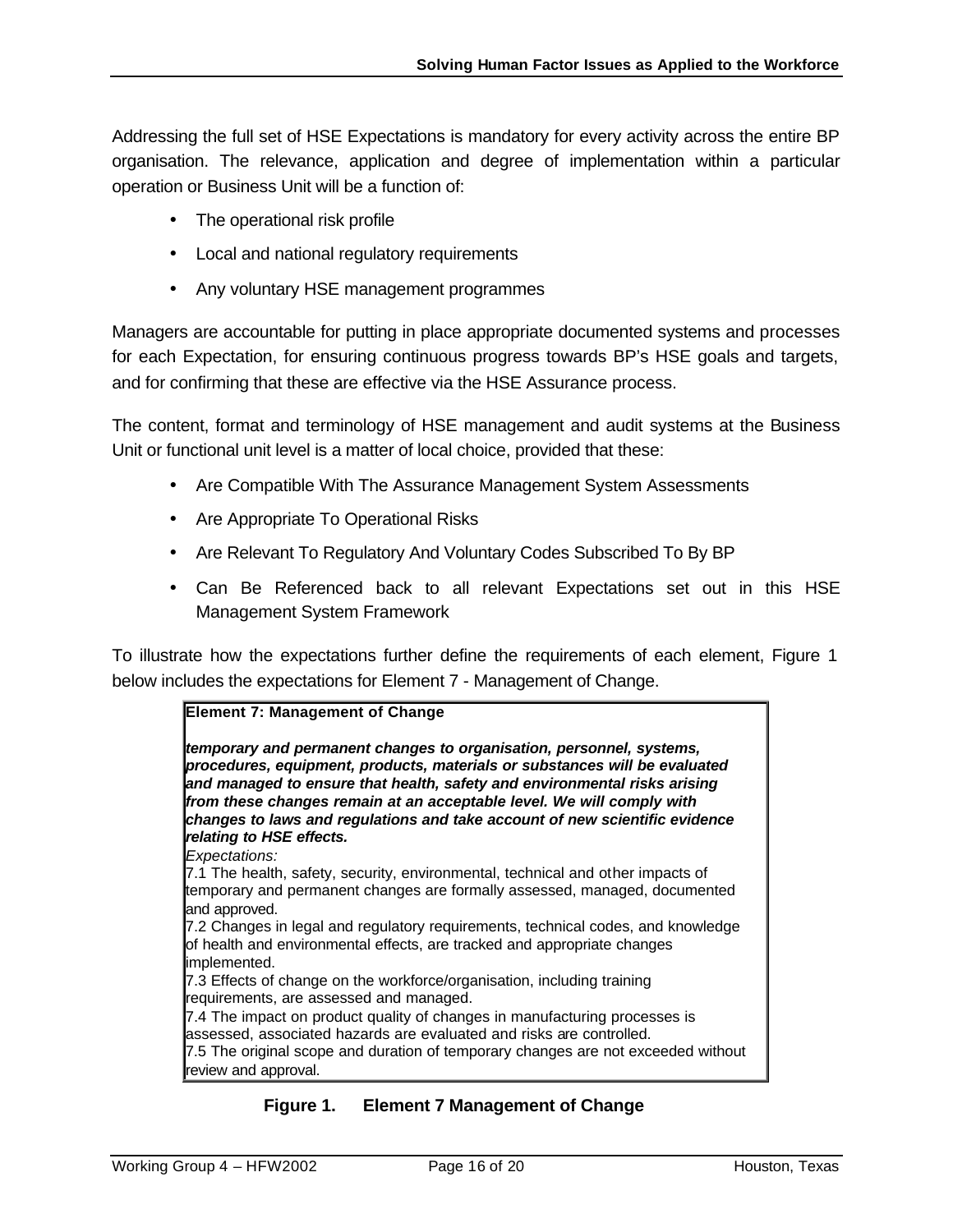Relating detailed procedures within a safety management framework to a MAPP can be achieved by cross-referring sections of the MAPP to expectations within the framework. An extract from the MAPP is included below, demonstrating the links between the MAPP and expectations:

"BP will adopt and implement procedures and instructions for:

• Planning modifications to, or the design of new installations, processes or storage facilities (Element 7.1)"

For example, demonstration that this bullet point within the MAPP relating to modifications is being met requires following the audit trail to expectation 7.1 described in Figure 1 above. There would need to be a procedure for controlling changes in place and this procedure would have to be working effectively. There is flexibility within the expectations to write a procedure which is relevant and applicable to particular beations around the world. Using the United Kingdom as an illustration, a structure for writing such a procedure using the principles in the Health and Safety Executive publications HSG 65 and HSG 190 is given in Figure 2 below.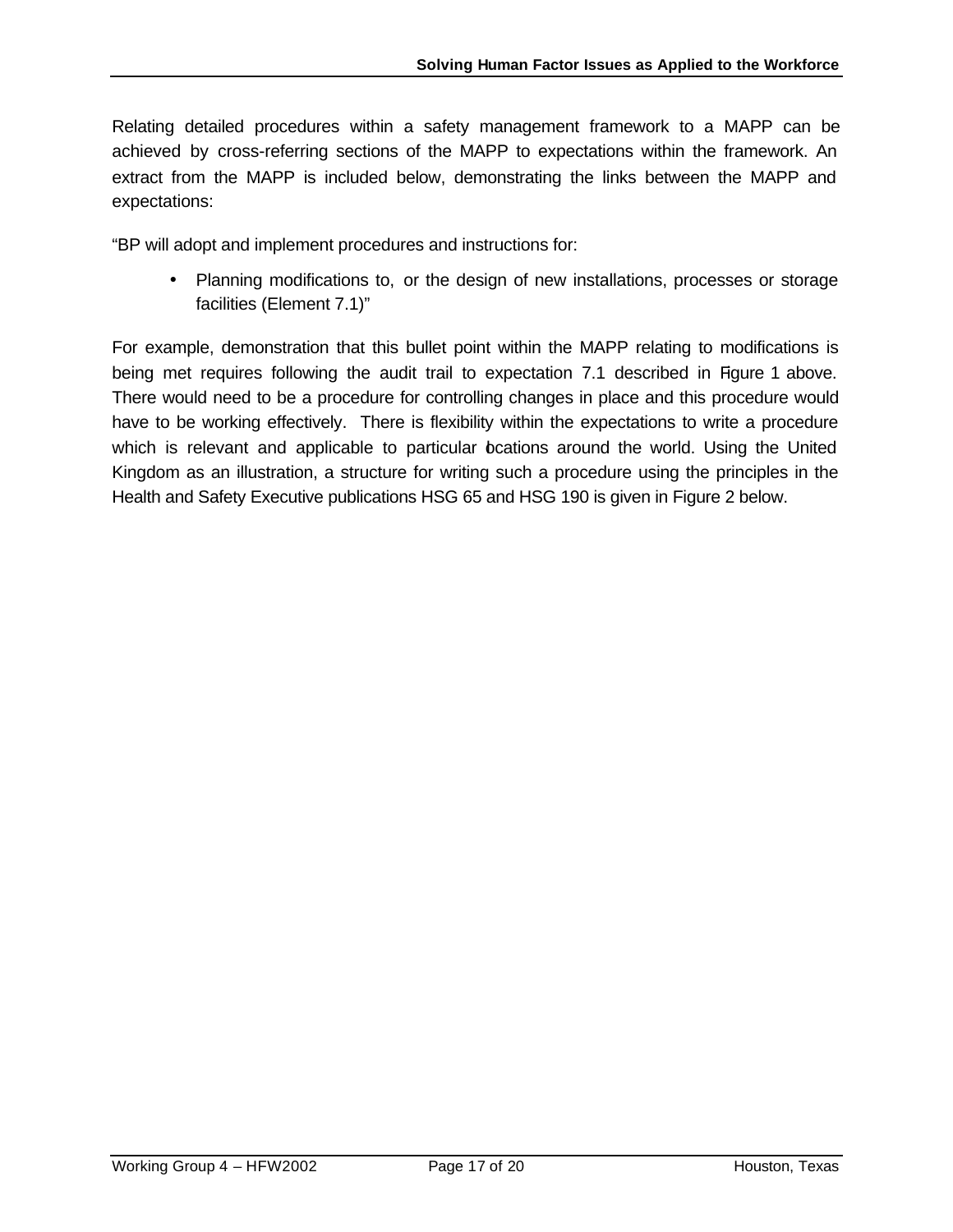

**Figure 2. Document Structure**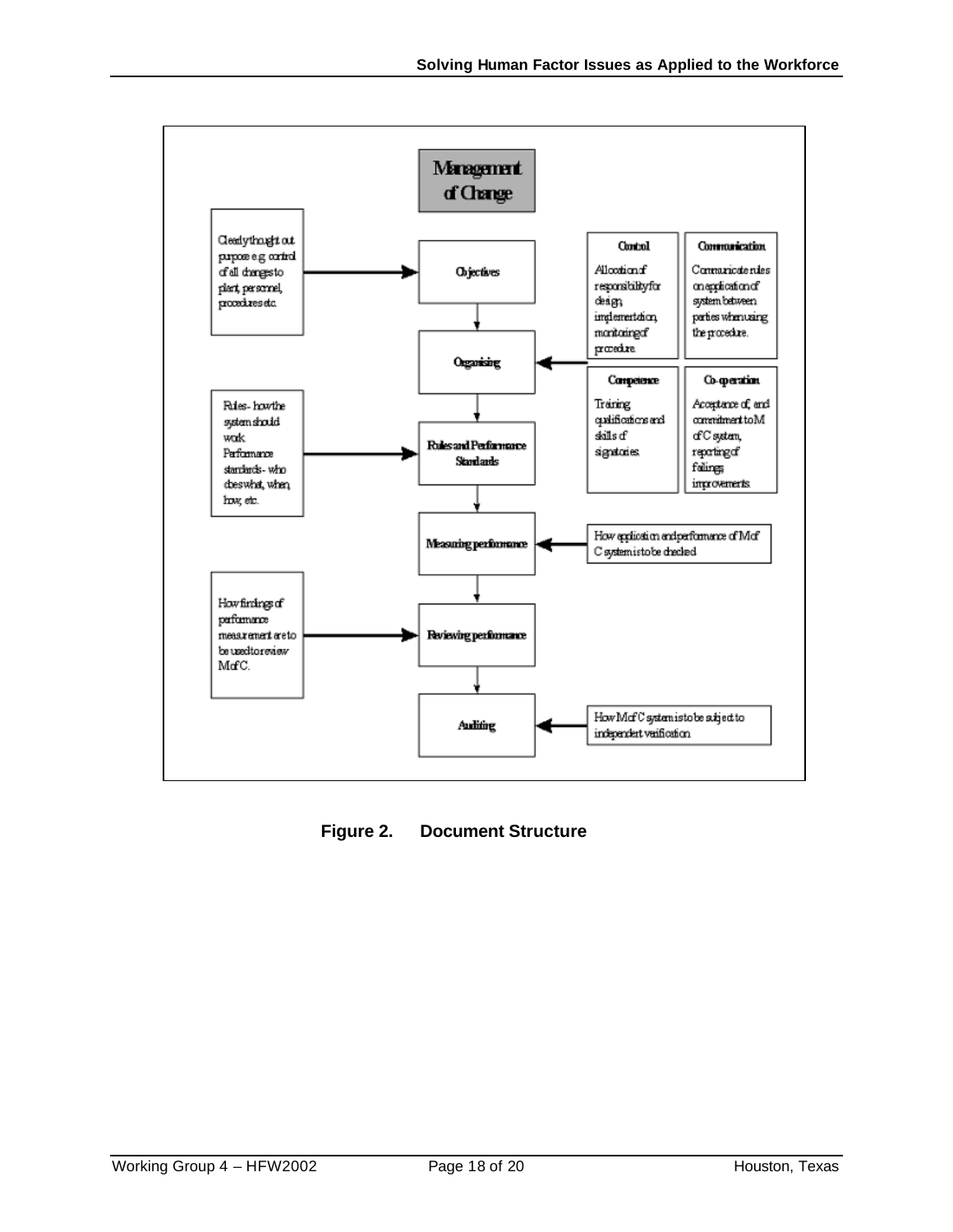This article has tried to show how the requirements of COMAH can be integrated into the overall safety management system framework of an organisation. Important features about the SMS are:

- It Must Be Documented
- It Must Be Clearly Linked To Mapp
- It Must Have Clear Structure E.G. Hsg 65
- It Must Be Communicated To Personnel
- It Must Be Live

Significant resources are needed both to achieve demonstration of compliance with COMAH within the safety report and more importantly, to demonstrate that the safety management systems are actually being implemented in practice. The regulations provide the vehicle for both regulator and operator to work together, sharing best practice to prevent major accidents and limit their consequences to persons and the environment.

C. C. Pinder, Senior HSE Advisor, BP